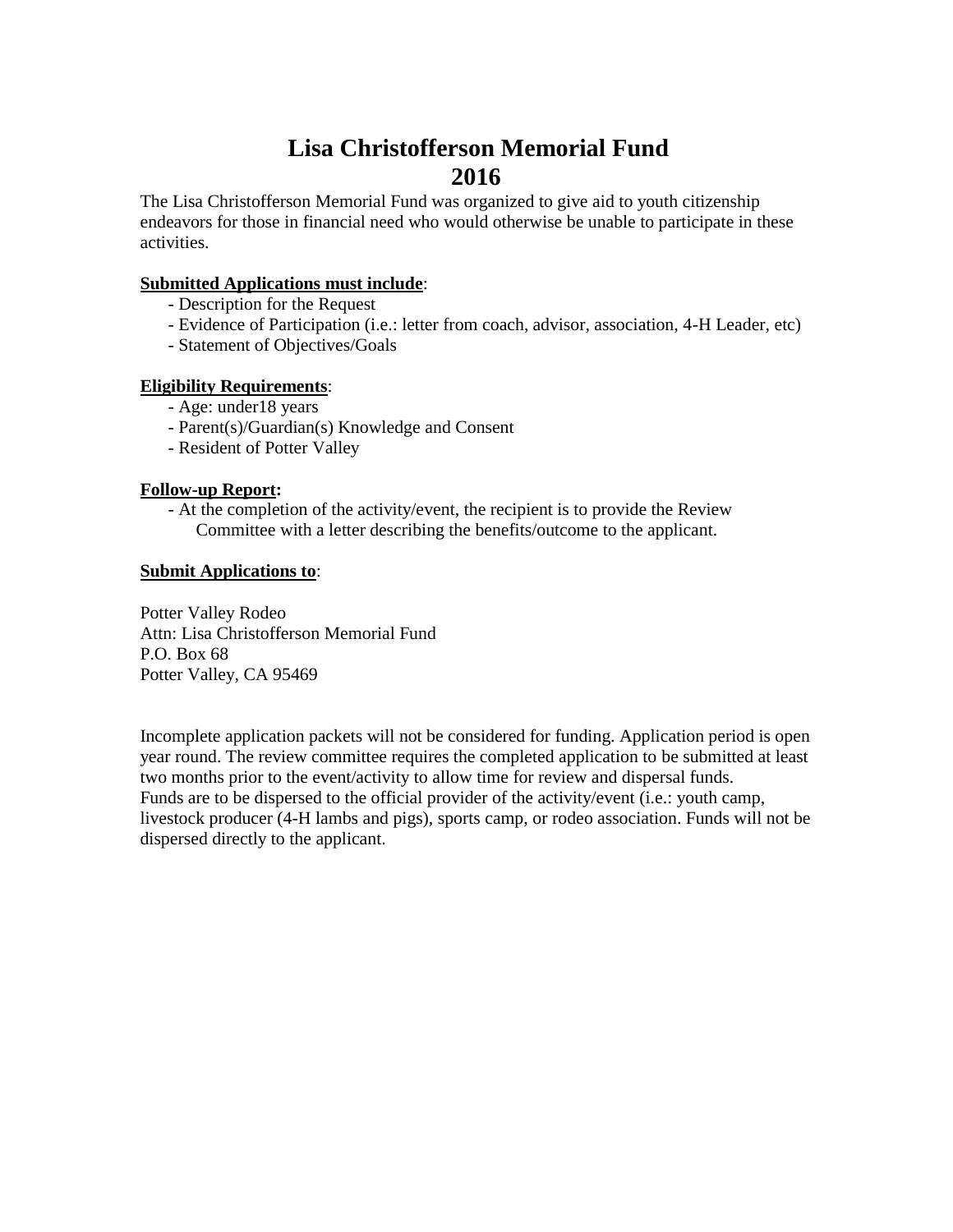# **Lisa Christofferson Memorial Fund**

| ۰. | ۰. |
|----|----|
|----|----|

Funding Request Application

| Applicant's Name                                            |                                                                                                                                                                                                                                      |
|-------------------------------------------------------------|--------------------------------------------------------------------------------------------------------------------------------------------------------------------------------------------------------------------------------------|
|                                                             |                                                                                                                                                                                                                                      |
| Phone Number                                                |                                                                                                                                                                                                                                      |
| US Citizen: $(yes)$ _____ (no) ______ Age__________ Date of |                                                                                                                                                                                                                                      |
| <b>Birth</b>                                                |                                                                                                                                                                                                                                      |
|                                                             |                                                                                                                                                                                                                                      |
| Applicants Signature                                        | Date                                                                                                                                                                                                                                 |
| Parent(s)/Guardian(s) Name                                  |                                                                                                                                                                                                                                      |
|                                                             |                                                                                                                                                                                                                                      |
|                                                             |                                                                                                                                                                                                                                      |
| Phone Number Cell Number                                    |                                                                                                                                                                                                                                      |
| Parent/Guardian Signature                                   | Date <u>in the set of the set of the set of the set of the set of the set of the set of the set of the set of the set of the set of the set of the set of the set of the set of the set of the set of the set of the set of the </u> |
|                                                             | Date                                                                                                                                                                                                                                 |

Liability Disclaimer: The above signed applicant and their parent(s)/guardian(s) agrees as a condition of participation in the funded activity/event to assume full responsibility for liability, and assumes all risks related to the activity/event. The above signed applicant and parent(s)/guardian(s) agrees to allow the members of the funding committee to investigate as necessary the financial situation of the applicant for the purposes of determining financial need and eligibility.